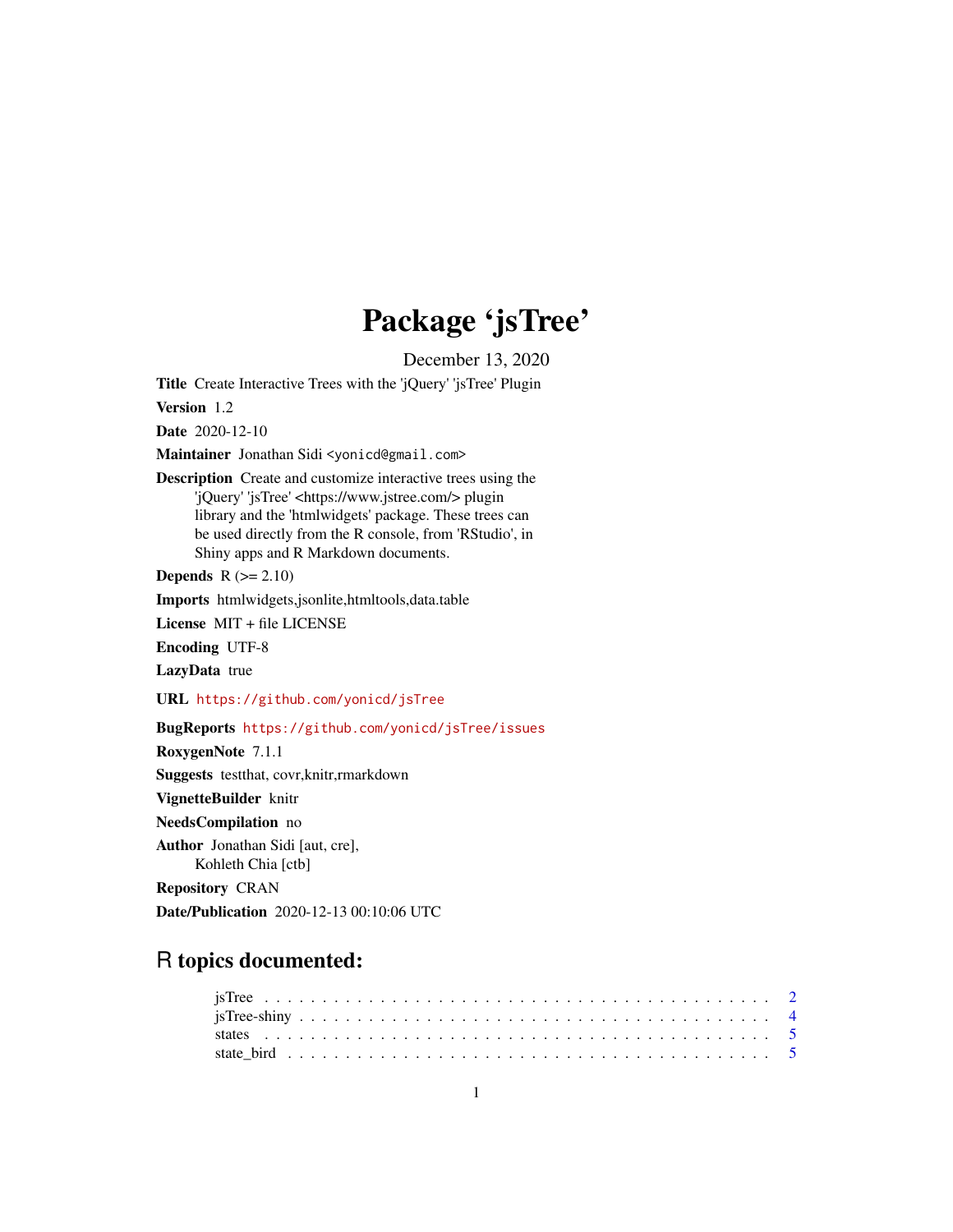#### <span id="page-1-0"></span>**Index** [6](#page-5-0) **6**

#### Description

Htmlwidget for the jsTree Javascript library

#### Usage

```
jsTree(
 obj,
 sep = "1",sep_fixed = TRUE,
 core = NULL,
  tooltips = NULL,
 nodestate = NULL,
  ...,
 width = NULL,height = NULL,elementId = NULL,file = tempfile(pattern = "jstree-", fileext = ".html"),
 browse = TRUE
)
```
#### Arguments

| obj           | character, vector of directory tree                                                                                               |
|---------------|-----------------------------------------------------------------------------------------------------------------------------------|
| sep           | character, separator for 'obj' which defines the hierarchy, Default: '/'.                                                         |
| sep_fixed     | boolean, to treat the sep character(s) as fixed when seperating, Default: TRUE.                                                   |
| core          | list, additional parameters to pass to core of <i>jsTree</i> , default: NULL                                                      |
| tooltips      | character, named vector of tooltips for elements in the tree, Default: NULL                                                       |
| nodestate     | boolean, vector the length of obj that initializes tree open to true values, Default:<br><b>NULL</b>                              |
| $\cdots$      | parameters that are passed to the vcs package (see details)                                                                       |
| width, height | Must be a valid CSS unit (like '100%', '400px', 'auto') or a number, which<br>will be coerced to a string and have 'px' appended. |
| elementId     | The input slot that will be used to access the element.                                                                           |
| file          | character, html filename to save output to, Default: tempfile(pattern $=$ 'jstree-<br>', file ext = '.html').                     |
| browse        | whether to open a browser to view the html, Default: TRUE                                                                         |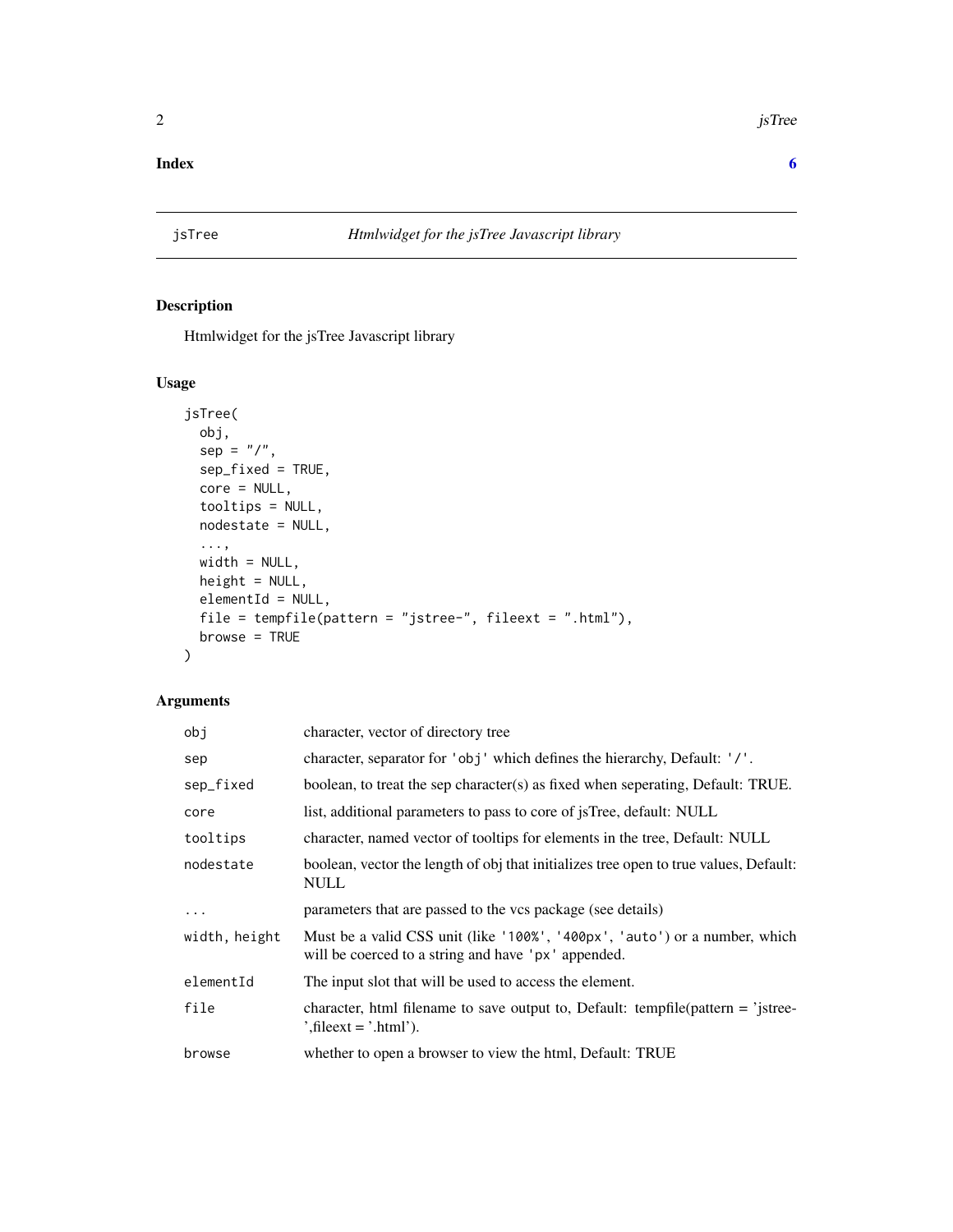jsTree 3

#### Details

valid core objects can be found in the jsTree javascript library api [homepage.](https://www.jstree.com/api/)

All objects that are children of 'jstree.defaults.core' are valid inputs, except 'jstree.defaults.core.data' which is constructed internally by the R function call. The R list object is translated internally into a valid javascript object.

parameters in ... that can be passed on to the vcs package are:

remote\_repo a character object that defines the remote user/repository

**remote\_branch** character object that defines the branch of remote\_repo (ussually 'master')

vcs character object that defines for vcs which version control system to attach (github, bitbucket, svn)

preview.search character object that defines a search term to initialize to in the preview pane searchbox

if remote repo is given a preview pane of a selected file from the tree will appear to the right of the tree

preview.search is only relevant for vcs in (github,bitbucket) where file previewing is available For more information on the vcs package go to <https://github.com/yonicd/vcs>

#### Examples

if(interactive()){

data(states) data(state\_bird)

```
#collapse columns to text (with sep "/")
nested_string <- apply(states,1,paste,collapse='/')
jsTree(nested_string)
```

```
#pass additional parameters to core
jsTree(nested_string,core=list(multiple=FALSE))
```

```
# Add tooltips to state names with the state bird
jsTree(nested_string,tooltips = state_bird)
```

```
#initialize tree with checked boxes for certain fields
nodestate1 <- states$variable=='Area'
jsTree(nested_string,nodestate=nodestate1)
```

```
nodestate2 <- states$variable=='Area'&grepl('^M',states$state.name)
jsTree(nested_string,nodestate=nodestate2)
```

```
nodestate3 <- states$variable %in% c('Murder') & states$value >= 10
nodestate4 <- states$variable %in% c('HS.Grad') & states$value <= 55
jsTree(nested_string,nodestate=nodestate3|nodestate4)
```

```
#change the order of the hierarchy
nested_string2 <- apply(states[,c(4,1,2,3,5)],1,paste,collapse='/')
```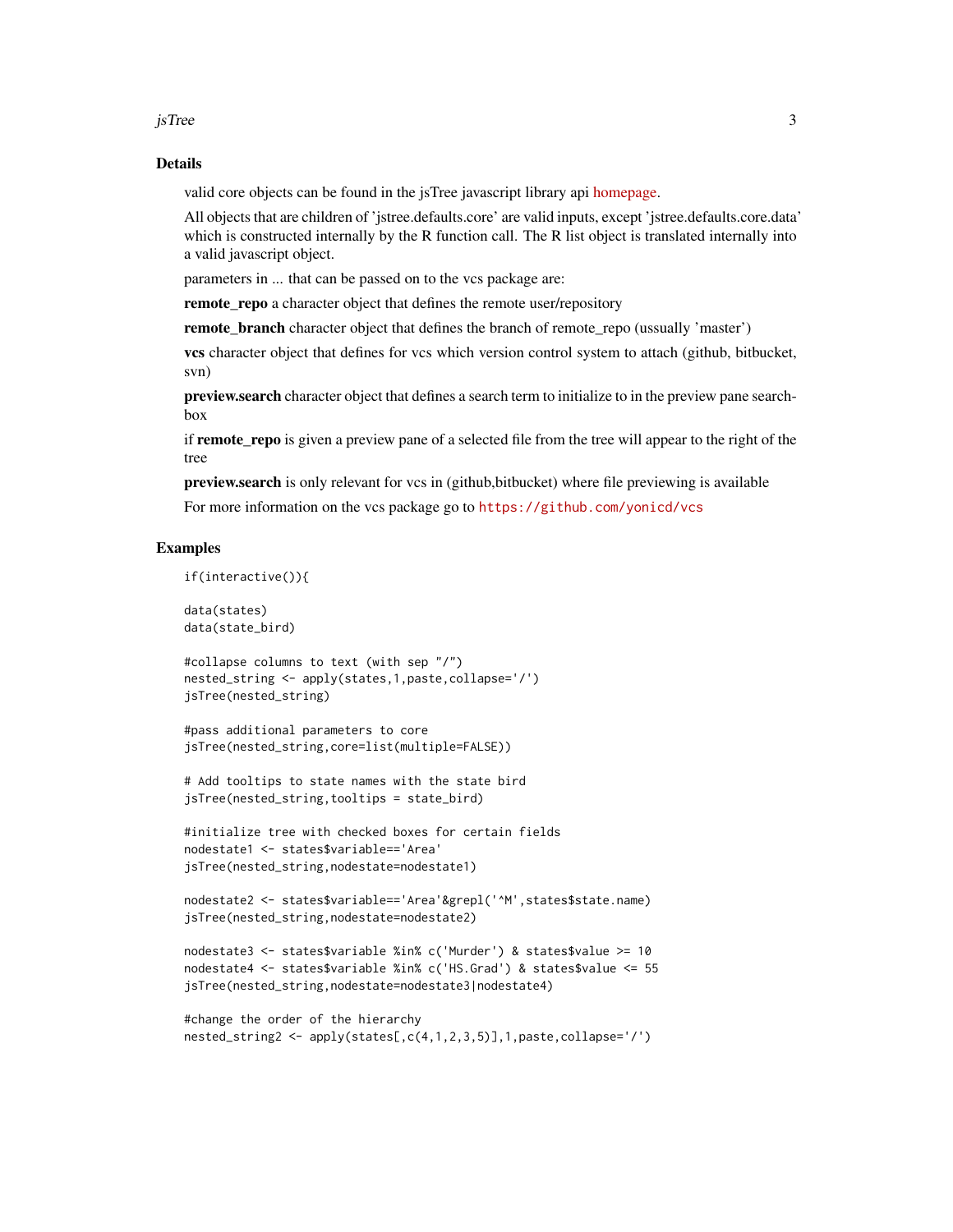```
jsTree(nested_string2)
#use jsTree to visualize folder structure
jsTree(list.files(full.names = TRUE,recursive = FALSE))
## Not run:
# This may be too long for example if running from ~.
jsTree(list.files(full.names = TRUE,recursive = TRUE))
## End(Not run)
}
```
jsTree-shiny *Shiny bindings for jsTree*

#### Description

Output and render functions for using jsTree within Shiny applications and interactive Rmd documents.

#### Usage

```
jsTreeOutput(outputId, width = "100%", height = "400px")
renderJsTree(expr, env = parent.frame(), quoted = FALSE)
```
#### Arguments

| outputId      | output variable to read from                                                                                                      |
|---------------|-----------------------------------------------------------------------------------------------------------------------------------|
| width, height | Must be a valid CSS unit (like '100%', '400px', 'auto') or a number, which<br>will be coerced to a string and have 'px' appended. |
| expr          | An expression that generates a jsTree                                                                                             |
| env           | The environment in which to evaluate expr.                                                                                        |
| quoted        | Is expr a quoted expression (with $\text{quote}()$ ? This is useful if you want to save<br>an expression in a variable.           |

<span id="page-3-0"></span>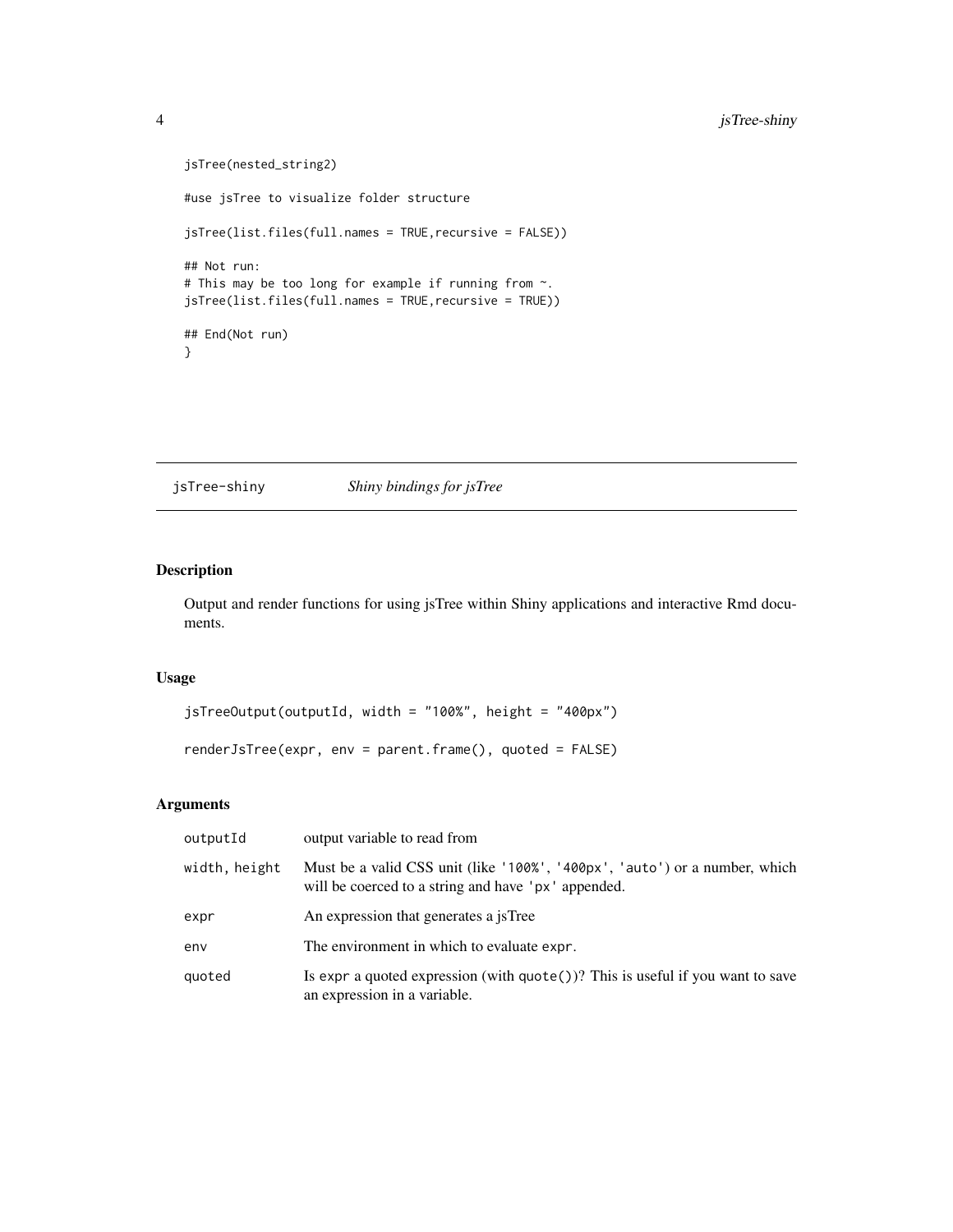<span id="page-4-0"></span>

#### Description

state dataset melted into a data.frame

#### Usage

states

#### Format

A data frame with 400 rows and 5 variables:

state.region factor State Region

state.division factor State Sub Region

state.name character State Name

variable factor Characteristic

value double Characteristic Value

state\_bird *Character vector of state birds*

#### Description

Character vector of state birds

#### Usage

state\_bird

#### Format

A character vector of length 50

#### Source

<https://state.1keydata.com/state-birds.php>